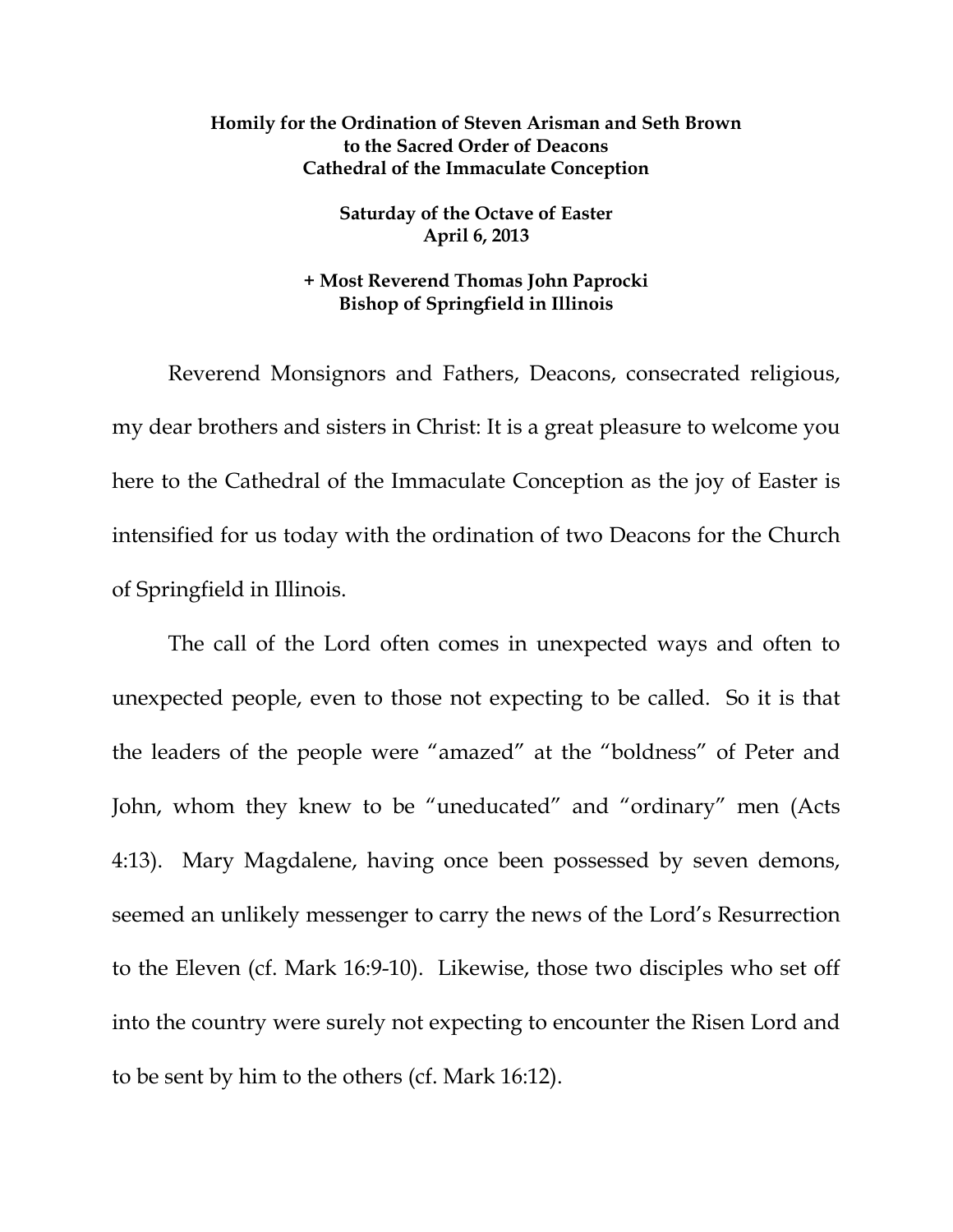Even today, with the election of these two candidates for Holy Orders – one of whom is quiet and reserved and other not so much – I'll let you figure out which is which! – the Lord's call may be somewhat unexpected. From both the Scriptures we have heard today and from the example of Seth and Steve, we see that the Lord does not have a cookiecutter mold of person or personality whom he calls to either Holy Orders or to the consecrated life. Rather, he calls those whom he wills, those who will willingly and gladly "go into the whole world and proclaim the gospel to every creature" (Mark 16:15).

 Whoever hears the call of the Lord to a life dedicated in service to the Church should not be too surprised. While it is true that we are all unworthy of such a call, the Lord has ways of making use of unworthy instruments, provided they are also humble instruments, as we see repeatedly in the Scriptures. Those who begin to hear his call should seek to attune their ears all the more closely to the voice of the Lord, to that voice that speaks of peace.

 In his Message for the 50th World Day of Prayer for Vocations, which will be observed on the Fourth Sunday of Easter, April 21<sup>st</sup>, His Holiness Benedict XVI succinctly expressed what it means to follow Jesus: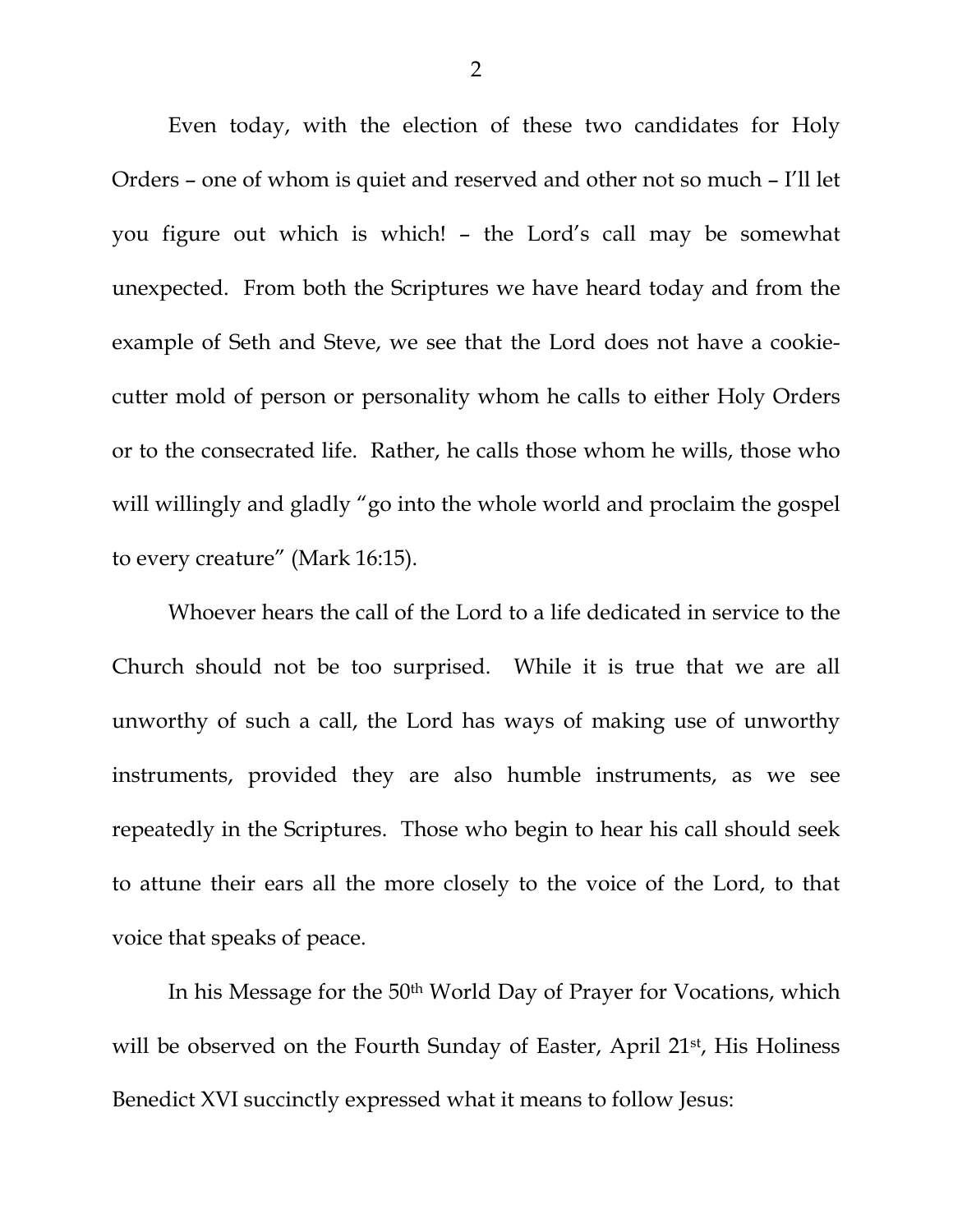Accepting his invitation means no longer choosing our own path. Following him means immersing our own will in the will of Jesus, truly giving him priority, giving him pride of place in every area of our lives: in the family, at work, in our personal interests, in ourselves. It means handing over our very lives to Him, living in profound intimacy with Him, and consequently with our brothers and sisters.

In just a few moments you, Steve and Seth, will "promise respect and obedience to me and my successors." In this commitment, which you both will make willingly and freely, is the expression of your desires to no longer live for yourselves but to live entirely for the Lord and for his faithful people.

 Whenever you wear the dalmatic that will soon be entrusted to you, see in this vestment of the Deacon the emblem of what your life must now become. With its shape in the form of a cross, the dalmatic shall be a continual reminder to you and to all of your "resolve to conform your way of life always to the example of Christ." Likewise, William Durandus, the thirteenth century Bishop of Mende (France), reminds us that the dalmatic has "large sleeves and long" because the Deacon "must not have a hand

3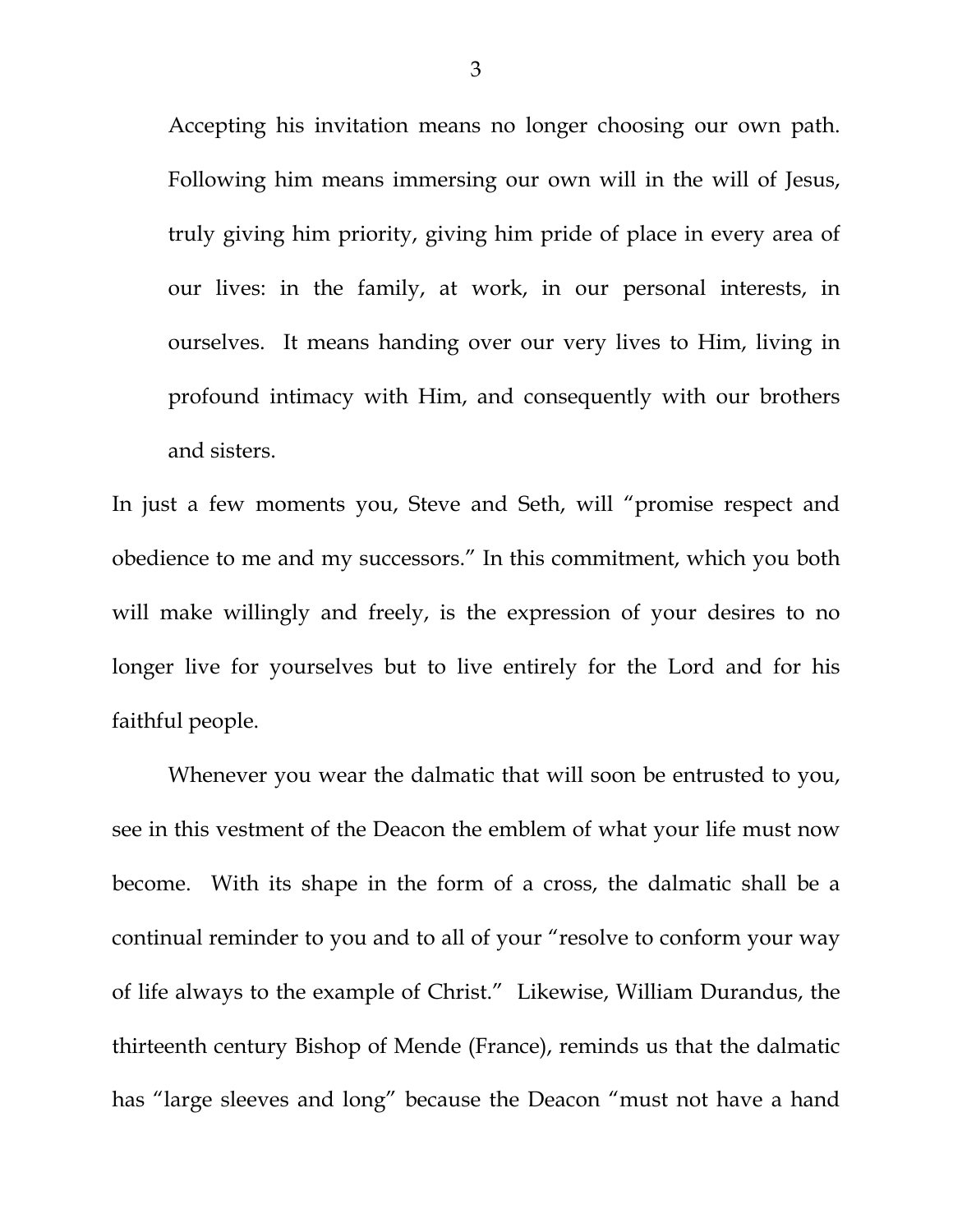closed from giving and stretched out to receive."1 The Deacon must instead strive to keep the counsel of the Prophet Isaiah who says the fast desired by the Lord is "sharing your bread with the hungry [and] bringing the afflicted and the homeless into your house" (Isaiah 58:7).

 From this day forward your home will be the Church. It is to the Church, then, that you must bring the afflicted, the homeless, the poor, the downtrodden, and the dejected and the hungry! You, as servants of Christ, must go out "to the 'outskirts' where there is suffering, bloodshed, blindness that longs for sight, and prisoners in thrall to many evil masters."2

 As you walk the streets of this world, you must show to others by the charity of your words and the quality of your life the joy that comes from knowing and following Jesus. There should be no doubt in anyone's mind who it is that you serve; his love must be made manifest in everything you do and say. It is not enough to preach the Gospel without words; you, as Deacons, must preach the Gospel by the manner of your lives and the words of your mouths. To you, especially, the words of the Lord are addressed: "Go into the whole world and *proclaim* the Gospel to every creature."